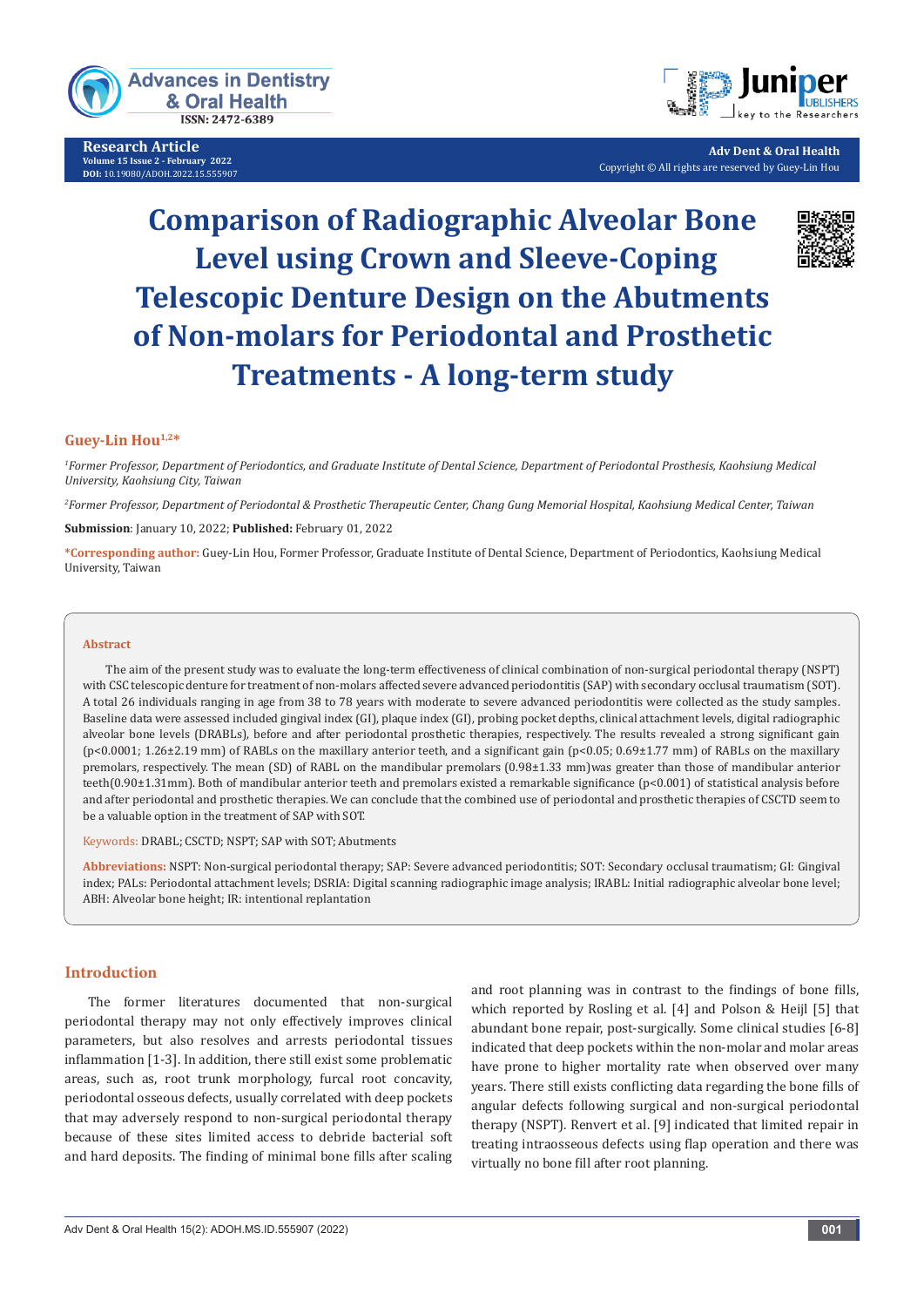Baderstein et al. [10] found periodontal flap operation resulted in 0.5 mm bone fill in angular defects and no changes following root planning. Lindhe et al. [11] and Isidor & Karring [12] indicated that long-term effective of non-surgical and surgical periodontal treatment showed a tendency toward more gain of mean periodontal attachment levels (PALs). Most of former reports did not present the quantity and volume of alveolar bone levels before and after non-surgical and surgical periodontal therapies via assessment of radiographic alveolar bone levels (RABLs). Little or limited reports [13] related to the RABL differences of periodontal

treatment before and after assessments with combination of periodontal and prosthetic designs using digital scanning method. The purpose of present study was retrospectively to investigate one of our long-term follow-up case series. The subject is focus on the differences of RABLs before and after periodontal and prosthetic treatment using NSPT and CSC telescopic denture (CSCTD) design on the abutments of non-molars for the long-term study of abutments with severely advanced periodontitis (SAP). In addition, evidenced-based clinical trials options as TPP, NSPT, and CSCTD were also prescribed here (Figure 1a,b,c).



## **Materials and Methods**

**002**

The present samples are extension of our cases series study on the outcome of a periodontal Clinics for the treatment of individuals affected SAP with SOT. The present samples were based on a retrospective analysis of 26 individuals. Proper informed consent was obtained from these 26 individuals, aged

**How to cite this article:** Guey-Lin Hou. Comparison of Radiographic Alveolar Bone Level using Crown and Sleeve-Coping Telescopic Denture Design on the Abutments of Non-molars for Periodontal and Prosthetic Treatments - A long-term study. Adv Dent & Oral Health. 2022; 15(2): 555907. DOI: [10.19080/ADOH.2022.15.5559](http://dx.doi.org/10.19080/ADOH.2022.15.555907)07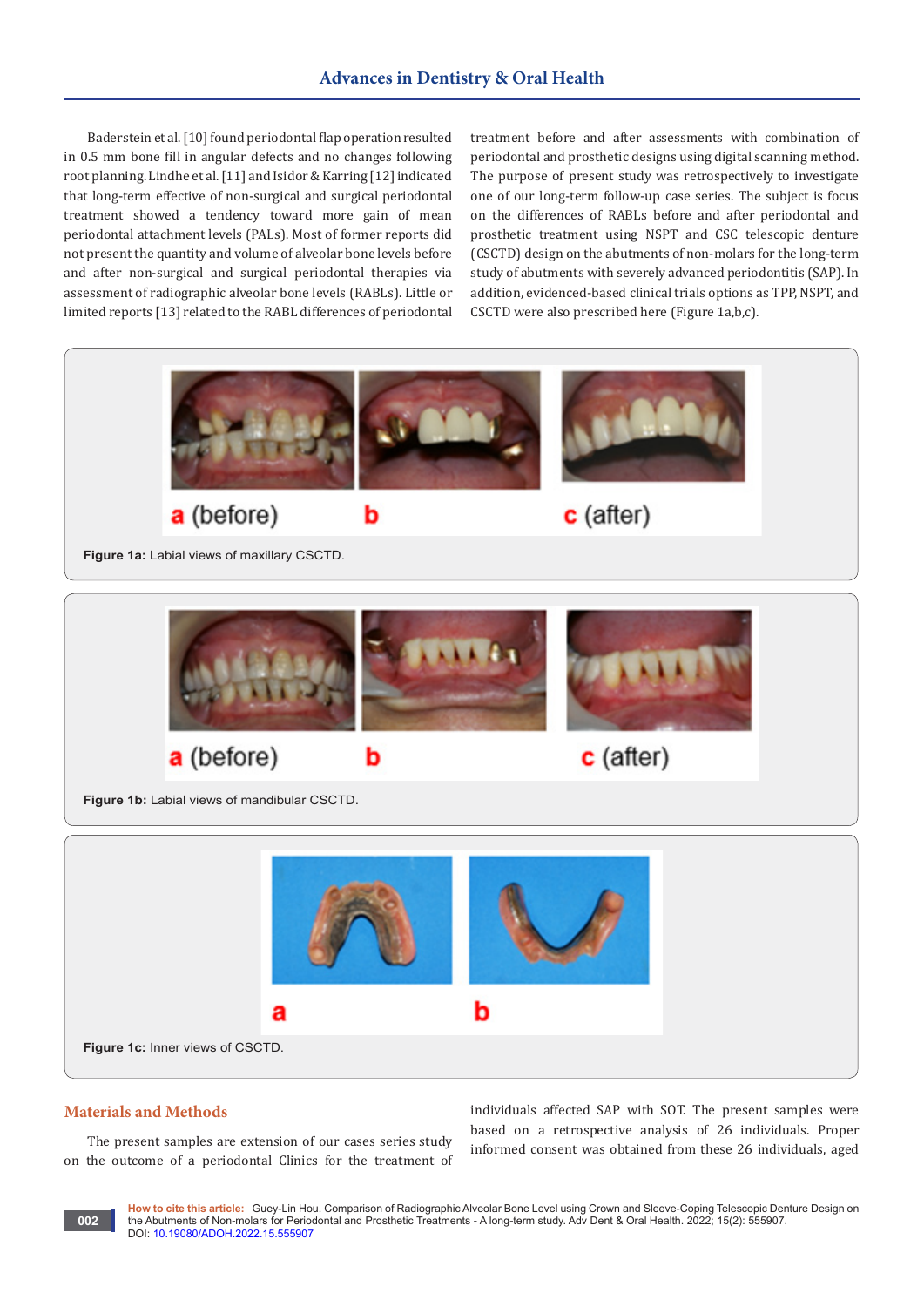38 to 78 years old (average 54.77 ± 10.19 years old) who reported or referred to the Periodonal Department of Kaohsiung Medical University for seeking for Sandwich's therapy [14]. Individuals had standard parallel method of full-mouth X-ray photography using the magnified images by 3.5 times, which initially destroyed angular bone. The distance of AB (RABL) and AC (root length) were measured using digital scanning radiographic image analysis(DSRIA) to determine the percentage (%) and millimeters

of RABLs. Duplicate measurements were obtained from each tooth (Figure 2). All the measurements were numerically coded, and the results were processed and analyzed by the computer system equipped with the MIS [15,16]. Inferential statistics of Pearson product difference correlation, regression analysis and paired t-test according to the study assumptions and variation characteristics. P=0.05 is the significant standard value.



**Figure 2:** The distance of AB (RABL) and AC (root length) were measured using digital scanning radiographic image analysis(DSRIA) to determine the percentage (%) and millimeters of RABLs.(Ref. 23, 2020 September: Guey-Lin Hou).

**Table 1:** The difference of radiographic alveolar bone levels on the maxillary non-molars CSC Telescopic abutments using Sandwich's technique.

| <b>RABL</b>              | <b>Maxillary Anterior Teeth</b> | <b>Maxillary Premolars</b> |
|--------------------------|---------------------------------|----------------------------|
| IRABL: Mean(SD)%         | 58.43(14.44)                    | 62.74(14.68)               |
| Range $(\%)$             | 35.24-84.09                     | 38.74-82.23                |
| Medium $(\%)$            | 57.6                            | 65.36                      |
| N                        | 43                              | 37                         |
| ERABL: Mean(SD)%         | 66.79(15.10)                    | 69.47(13.63)               |
| Range $(\%)$             | 29.59-89.17                     | 37.98-89.84                |
| Medium $(\%)$            | 71.81                           | 72.43                      |
| N                        | 41                              | 35                         |
| Difference(%);Mean(SD)   | 8.36(12.54)                     | 6.73(14.16)                |
| Difference(mm); Mean(SD) | 1.26(2.19)                      | 0.69(1.77)                 |
| p-value                  | P < 0.0001                      | P < 0.05                   |

## **Results**

According to the classification of tooth type and position, non-molar teeth are collected as a total 43 upper anterior teeth, including incisors, and canine teeth. The total of 37 premolars are consisted the maxillary first and second premolars. In addition, a total 62 teeth consist of 31 mandibular anterior teeth (including mandibular central incisors, lateral incisors and canine teeth) and 31 premolars (including the first and second premolars), respectively (Table 1). The initial radiographic alveolar bone level

(IRABL) of maxillary anterior teeth showed that the mean(SD) was 58.43% (±14.44%) and the end radiographic alveolar bone level (ERABL) was 66.79% (±15.10%). The mean (SD) of IRABL of the maxillary premolars was and ERABLs was 69.47(13.63)% the mean (SD) of IRABL on (Table 1). The measurement of root length (mm) compared to that of alveolar bone height on the maxillary anterior teeth is obtained the mean (SD)  $1.26$  ( $\pm 2.19$ ) mm after treatment. The statistical analysis showed remarkable significance (p<0.0001). The differences of ERABLs and IRABLs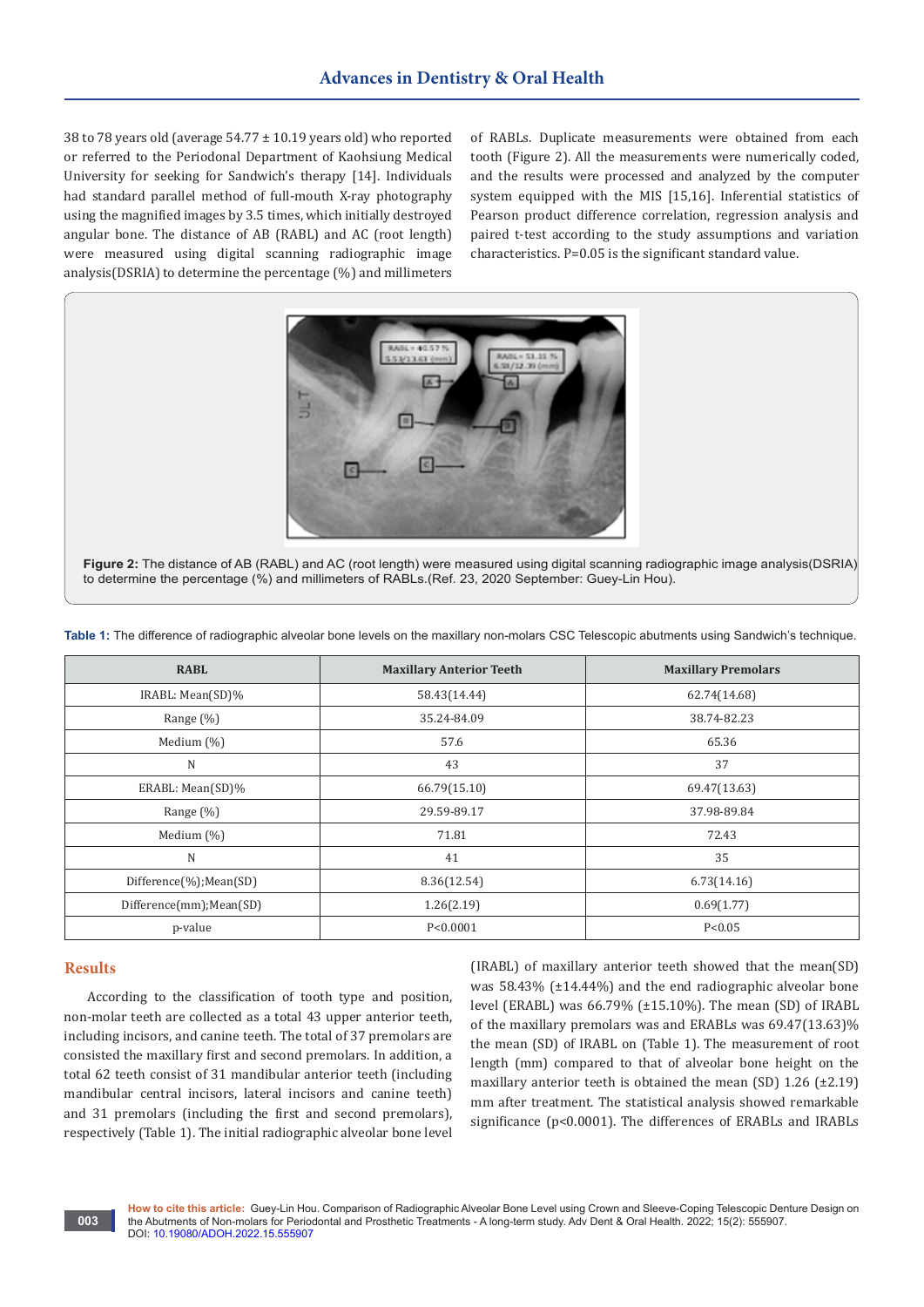of maxillary premolars are  $0.69$  ( $\pm$  1.77) mm. The differences of ERABL and IRABL on maxillary premolars got a mean (SD)  $0.69(\pm 1.77)$  mm and revealed a statistically significant (p<0.05), respectively (Table 1).

Table 2 The mean (SD) of IRABL of the mandibular anterior teeth was  $61.06\%$  ( $\pm$  15.45%), and the mean(SD) of ERABL was 68.89% (±10.01%); The mean(SD) of IRABL on the mandibular premolars was 66.83% ( $\pm$  11.69%) and ERABL was 74.94%( $\pm$ 8.91%), respectively. The differences of ERABL and IRABL are  $7.83(\pm 11.0\%)$  on the mandibular anterior teeth, where

the differences of ERABL and IRABL are 7.74(10.40%) on the mandibular premolars, respectively. The measurement of root length (mm) compare to that of alveolar bone height (ABH) before and after treatment on the mandibular anterior teeth is obtained the mean (SD) 0.90(±1.31) mm after treatment, where the measurements of root length (mm) as compare to ABH on the lower premolars are 0.98(±1.33) mm. The mean (SD) of RABL on the mandibular premolars was greater than those of mandibular anterior teeth. In addition, Both mandibular anterior teeth and premolars (Table 2).

**Table 2:** The difference of radiographic alveolar bone levels on the mandibular non-molar CSC telescopic abutments using Sandwich's technique.

| <b>RABL</b>             | <b>Mandibular Anterior Teeth</b> | <b>Mandibular Premolars</b> |
|-------------------------|----------------------------------|-----------------------------|
| IRABL: Mean(SD)%        | 61.06(15.45)                     | 66.83(11.69)                |
| Range $(\%)$            | 25.22-80.51                      | 31.29-84.38                 |
| Medium $(\%)$           | 63.19                            | 66.09                       |
| N                       | 31                               | 31                          |
| ERABL: Mean(SD)%        | 68.89(10.01)                     | 74.94(8.91)                 |
| Range $(\%)$            | 42.21-82.13                      | 49.26-90.99                 |
| Medium $(\%)$           | 70.55                            | 75.93                       |
| N                       | 31                               | 30                          |
| Difference(%);Mean(SD)  | 7.83(11.00)                      | 7.74(10.40)                 |
| Difference(mm);Mean(SD) | 0.90(1.31)                       | 0.98(1.33)                  |
| p-value                 | P < 0.001                        | P < 0.001                   |

#### **Discussion**

**004**

It can be argued that the lose rate of periodontal attachment levels is influenced by some deteriorative factors such as type of plaque infection, host susceptibility, and the local environment of chronically inflamed tissue, pathologically deepened pockets resulted from foods impaction, ill-fitting restorations, crowding of teeth, morphology of alveolar bone, trauma from occlusion etc. Lindhe & Nyman [17] and Rosling et al. [18] reported that an effect of following proper periodontal therapy (teeth which exhibit severely reduced but healthy periodontium still exhibit a permanently increased mobility), does not diminish the increased mobility of the tooth, splinting of the teeth may be considered. This type of treatment is only in cases, however, during the recall phases or even during the pre-surgical period it becomes obvious that the reduced periodontal support around the teeth either in the entire dentition or in several parts of the individual's arches with SAP may be insufficient to withstand force resulted from torque, occlusal, lateral directions. Left alone before, and following periodontal therapy, such teeth may be subjected to forces large enough, sooner or later to mechanically deteriorate the receiving periodontal supports and to extract the teeth.

The clinical data, reported from Nyman et al. [19] and Lundgren et al. [20] showed that permanent periodontal prosthesis can be hyper-mobility of isolated abutment teeth, especially even the

prosthesis with a cross-arch design. More recent report in 2016 by Hou et al. [21] presented a study of case series for treatment of intentional replantation (IR) for periodontal compromised and hopeless teeth with extensive bone loss even teeth or beyond the apex. However, there still permitted prominent bone gain without bone grafting and got an 88.2% of overall cumulative survival rate. The present study is one of our long-term series studies regarding the nature teeth preservation using NSPT, TPP, and CSCTD periodontal prosthetic procedures. The present study also showed the difference of initial and end of RABLs in both the maxillary anterior teeth and maxillary premolars are 8.36(±12.54)%(equal to 1.26±2.19 mm) and 6.73(14.16)% (equal to 0.69mm); where there are mandibular anterior teeth 7.83(11.00)% (equal to 0.90±1.31mm) to 7.74(10.40)% (equal to 0.98±1.33mm) and premolars are 31.29 to 84.38%, respectively.

The Sandwich's technique showed that the clinical followup periods were 6.71±2.51 yrs. Results illustrated conservative approaches of this technique including TPP, NSPT, and CSCTD prosthetic strategies are applied to evaluate not only maintain the periodontal health resolve teeth with SOT, but also got the periodontal bone gains from 0.69 mm to 1.26 mm on the maxillary anterior teeth and premolars, and 0.90mm to 0.98 mm, respectively. The result is consisted with the former reports that the TPP, NSPT, and periodontal prosthesis application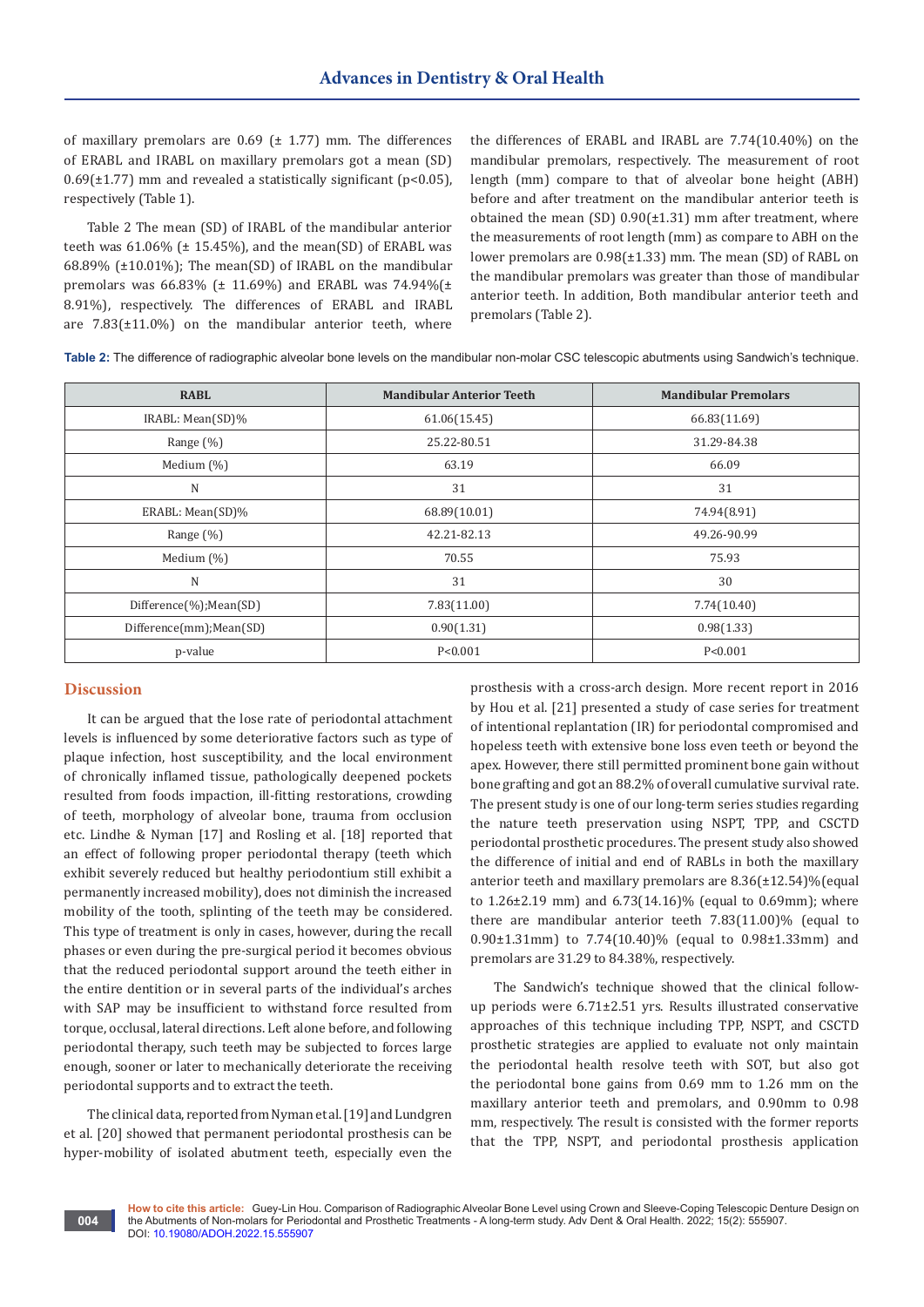will provide an effective method in treating SAP affected SOT (Figure 3a,b,c) [22]. Little literatures are available concerning the untreated subjects with adult periodontitis are documented using digital scanning radiographic analysis method (DSRIA) [23]. The present study indicated the differences of RABLs before and after periodontal and prosthetic treatment using TPP, NSPT and CSC telescopic denture design on the abutments of non-molars for the long-term study of abutments with SAP using DSRIA. This technique can effectively and precisely assess the changes of cumulative and annual alveolar bone levels each year [24]. Even may provide the difference of RABL between baseline data and the end of treatment, respectively.



**Figures 3a,b,c:** Indicated the teeth affected SAP with SOT at #13 and #12 (2007/10/12); Figure 3b demonstrated the CSC telescopic abutments at #13 and #12 revealed that bone regeneration is occurring (2009/11/10); Figure 3c showed that the periodontal bone fills are almost complete healing 4 years and 2 months using CSC telescopic prosthesis (2012/1/7).

#### **References**

**005**

- 1. [Yukna RA \(1992\) Clinical human comparison of expanded](https://pubmed.ncbi.nlm.nih.gov/1527687/)  [polytetrafluoroethylene barrier membrane and freeze-dried dura](https://pubmed.ncbi.nlm.nih.gov/1527687/)  [mater allografts for guide tissue regeneration of lost periodontal](https://pubmed.ncbi.nlm.nih.gov/1527687/)  [support. I. Mandibular molar class II furcation. J Periodontol 63: 431-](https://pubmed.ncbi.nlm.nih.gov/1527687/) [442.](https://pubmed.ncbi.nlm.nih.gov/1527687/)
- 2. [Hou GL, Chen SF, Wu YM \(1994\) The topography of the furcation](https://pubmed.ncbi.nlm.nih.gov/7929856/)  [entrance in Chinese molars. Furcation entrance dimension. J Clin](https://pubmed.ncbi.nlm.nih.gov/7929856/)  [Periodontol 21\(7\): 451-456.](https://pubmed.ncbi.nlm.nih.gov/7929856/)
- 3. [Muller HP, Eger T, Langer DE \(1995\) Management of furcation-involved](https://pubmed.ncbi.nlm.nih.gov/8613558/)  [teeth – a retrospective analysis. J Clin Periodontol 22\(12\): 911-917.](https://pubmed.ncbi.nlm.nih.gov/8613558/)
- 4. Rosling B, Nyman S, Lindhe L (1976). The effect of systematic plaque control on bone regeneration in infra-bony pockets. J Clin Periodontol 3(1): 38-53.
- 5. [Polson AM, Heijl LC \(1978\) Osseous repair in intra-bony periodontal](https://pubmed.ncbi.nlm.nih.gov/353083/)  [defects 5\(1\): 13-23.](https://pubmed.ncbi.nlm.nih.gov/353083/)
- 6. [Hirschfeld L, Wasserman B \(1978\) A long-term survey of tooth loss in](https://pubmed.ncbi.nlm.nih.gov/277674/)  [600 treated periodontal patients. J Periodontol 49\(5\): 225-237.](https://pubmed.ncbi.nlm.nih.gov/277674/)
- 7. [Ramfjord SP \(1980\) Root planning and curettage. Int Dent J 30\(2\): 93-](https://pubmed.ncbi.nlm.nih.gov/6997216/) [100.](https://pubmed.ncbi.nlm.nih.gov/6997216/)
- 8. [McFall WT \(1982\) Tooth in in 100 treatment patients with periodontal](https://pubmed.ncbi.nlm.nih.gov/6957591/)  [disease: a long-term study. J Periodontol 53\(9\): 535-549.](https://pubmed.ncbi.nlm.nih.gov/6957591/)
- 9. Renvert S, Badersten A, Nilvenus R (1981) Healing after treatment of periodontal intra-osseous defects. I. Comparative study of clinical methods. J Clin Periodontol 8: 387-399.
- 10. [Baderstein A, Nilvenus R, Egelberg ., et al. \(1984\) Effect of non-surgical](https://pubmed.ncbi.nlm.nih.gov/6583210/)  [periodontal therapy. III. Single versus repeated instrumentation J Clin](https://pubmed.ncbi.nlm.nih.gov/6583210/)  [Periodontol 11: 114-124.](https://pubmed.ncbi.nlm.nih.gov/6583210/)
- 11. [Lindhe J, Socransky SS, Nyman S \(1982\) Critical probing depths in](https://pubmed.ncbi.nlm.nih.gov/6764782/)  [periodontal therapy. J Clin Periodontol 9\(4\): 323-336.](https://pubmed.ncbi.nlm.nih.gov/6764782/)
- 12. [Isidor F, Karring T \(1986\) Long-term effect of surgical and non-surgical](https://pubmed.ncbi.nlm.nih.gov/2946847/)  [periodontal treatment: a 5 –year clinical study. J Periodont Res 21\(5\):](https://pubmed.ncbi.nlm.nih.gov/2946847/)  [462-472.](https://pubmed.ncbi.nlm.nih.gov/2946847/)
- 13. Hou GL (2021) A long-term evaluation of bone levels using digital scanning radiographic image analysis on the CSC telescopic abutments in severe advanced periodontitis affected secondary occlusal traumatism. in Dentistry & Oral Health 14(5): 1-5.
- 14. Hou GL, Hou LT (2019) Therapeutic outcomes using the Sandwich's technique in treating severe advanced periodontitis with secondary occlusal traumatism: A long-term study for 5.1-39 years. Int J Dent and Oral Health 5(7): 76-85.
- 15. [Hou GL, Lin CH Yang YS, et al. \(2000\) The consistency and reliability of](https://pubmed.ncbi.nlm.nih.gov/11294063/)  [periodontal bone level measurements using digital radiographic image](https://pubmed.ncbi.nlm.nih.gov/11294063/)  [analysis – A pilot study. Kaohsiung J Med Sci 16\(11\): 566-573.](https://pubmed.ncbi.nlm.nih.gov/11294063/)
- 16. [Hou GL \(2020\) Digital scanning radiographic image analysis of alveolar](https://juniperpublishers.com/adoh/ADOH.MS.ID.555870.php)  [bone loss in individuals with untreated adult periodontitis and](https://juniperpublishers.com/adoh/ADOH.MS.ID.555870.php)  [aggressive periodontitis. A cross-sectional study. Adv Dent and Oral](https://juniperpublishers.com/adoh/ADOH.MS.ID.555870.php)  [Health 13\(4\): 67-85.](https://juniperpublishers.com/adoh/ADOH.MS.ID.555870.php)
- 17. [Lindhe J, Nyman S \(1975\) The effect of plaque control and surgical](https://pubmed.ncbi.nlm.nih.gov/1055729/)  [pocket elimination on the establishment and maintenance of](https://pubmed.ncbi.nlm.nih.gov/1055729/)  [periodontal health. A longitudinal study of periodontal therapy in](https://pubmed.ncbi.nlm.nih.gov/1055729/)  [cases of advanced disease. J Clin Periodontol 2\(2\): 67-79.](https://pubmed.ncbi.nlm.nih.gov/1055729/)
- 18. [Rosling B, Nyman S, Lindhe J \(1976\) The effect of systematic plaque](https://pubmed.ncbi.nlm.nih.gov/767366/)  [control on bone regeneration in infra-bony pockets. J Clin Periodontol](https://pubmed.ncbi.nlm.nih.gov/767366/)  [3\(1\): 38-53.](https://pubmed.ncbi.nlm.nih.gov/767366/)
- 19. [Nyman S, Rosling B, Lindhe J \(1975\) Effect of professional tooth](https://pubmed.ncbi.nlm.nih.gov/1094035/)  [cleaning on healing after periodontal surgery. J Clin Periodontol 2\(2\):](https://pubmed.ncbi.nlm.nih.gov/1094035/)  [80-86.](https://pubmed.ncbi.nlm.nih.gov/1094035/)